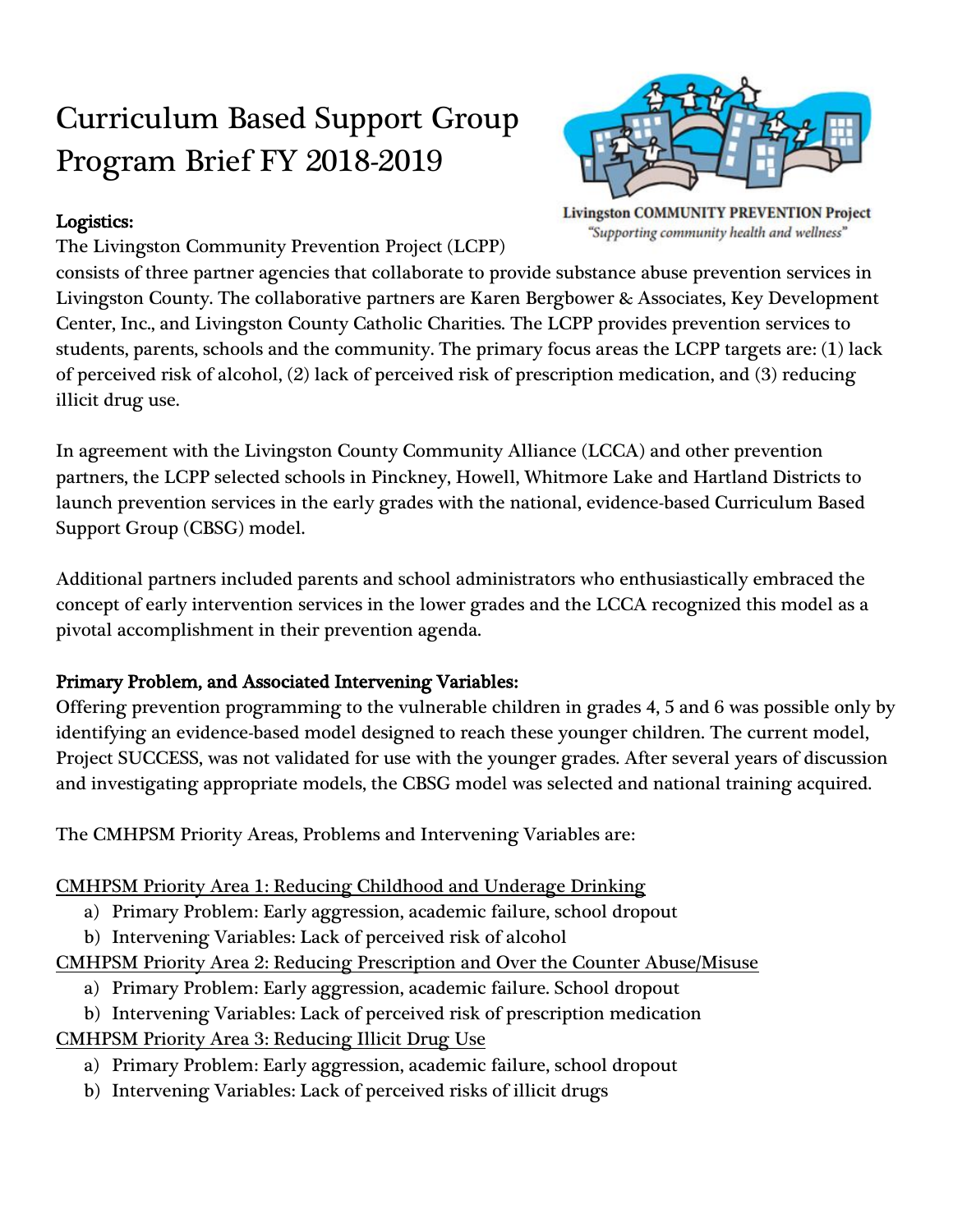#### Evidence Based Intervention and CSAP Strategies:

The CBSG (Curriculum Based Support Groups) program has been implemented in Livingston County's elementary schools since 2015.

The CBSG facilitators primarily work with elementary level students, grade levels fourth, fifth and sixth in small group settings within the school. CBSG facilitators work collaboratively with school staff to refer students who need additional services to school counselors, or can provide them with additional resources that may be helpful. The CBSG program is a support group intervention designed to increase resiliency and reduce risk factors among children and youth ages 4-17 who are identified as being at elevated risk for early substance use and future delinquency and violence (e.g., they are living in adverse family situations, displaying observable gaps in coping and social skills, or displaying early indicators of antisocial attitudes and behaviors).

Based on cognitive-behavioral and competence-enhancement models of prevention, the CBSG Program teaches essential life skills and offers emotional support to help children and youth cope



with difficult family situations; resist peer pressure; set and achieve goals; refuse alcohol, tobacco, and other drugs; and reduce antisocial attitudes and rebellious behavior. Delivered in 12 weekly, 1-hour support group sessions, the curriculum addresses topics such as self-concept, anger and other feelings, dreams and goal setting, healthy choices, friends, peer pressure, life challenges, family chemical dependency, and making a public commitment to staying drug free and true to life goals. Lesson

content and objectives are essentially the same for all participants but are tailored for age and developmental status.

CBSG trained implementers use information disbursement, prevention and intervention education, and problem identification as the Center for Substance Abuse Prevention (CSAP) intervention strategies.

#### Outcomes/Results:

NREPP measured outcomes for CBSG included antisocial attitudes, rebellious behavior, attitudes and intentions about substance us, and substance use. An overall rating of 3.7 on a scale of 4 applied to each of the four outcomes criteria in the research.

In accordance with the evidence-based CBSG model, the LCPP slated as its single outcome an increased pre/post test score or a 32 on a 10 item scale extracted from the Individual Protective Factors Index (IPFI, Springer & Phillips, 1977). Participants will demonstrate they maintain or improve their anti-substance-abuse attitudes and intentions via improved scores between pre and post tests or a minimum score of 32 on both tests. The improved score meets the criteria for the model's inclusion on SAMHSA's National Registry of Evidence-based Programs and Practices.

In 2018-19, CBSG was offered in Navigator (Pinckney), Hutchings, Three Fires, Southwest and Voyager (Howell), Farms, Creekside and Village (Hartland) and Whitmore Lake School District. Two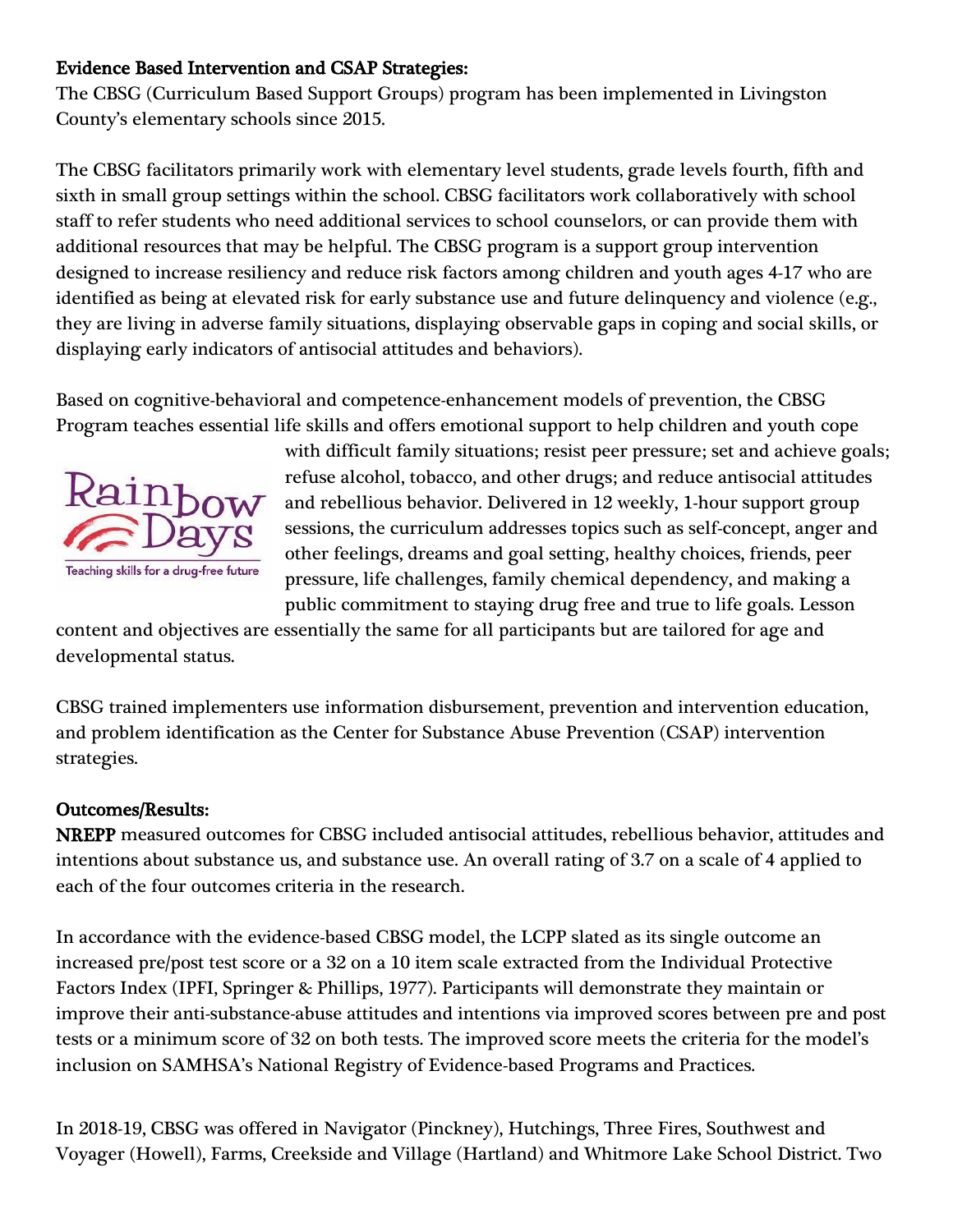hundred and twenty-three students were referred to the groups and one hundred seventy-three completed the 12-week group. One hundred fifty-nine students completed both pre and post tests. The projected and achieved outcomes in Priority Areas are:

Priority Area 1: Lack of Perceived Risk of Alcohol

• Eighty-seven percent of students who completed the program maintained or improved their "non-use attitudes toward alcohol and other drugs" as indicated by comparison of their post-survey scores against their pre-survey scores or a minimum score of 32 on both pre and post surveys. (ACTUAL ACHIEVED OUTCOME: 90%)

## Priority Area 2: Lack of Perceived Risk of Prescription Medication

• Eighty-seven percent of students who completed the program maintained or improved their "non-use attitudes toward alcohol and other drugs" as indicated by comparison of their post-survey score against their pre-survey scores or a minimum score of 32 on both pre and post surveys. (ACTUAL ACHIEVED OUTCOME: 90%)

# Priority Area 3: Reducing Illicit Drug Use

• Eighty-seven percent of students who completed the program maintained or improved their "non-use attitudes toward alcohol and other drugs" as indicated by comparison of their post-survey score against their pre-survey scores or a minimum score of 32 on both pre and post surveys. (ACTUAL ACHIEVED OUTCOME: 90%)

# Following is a Victory Story shared by a CBSG Group Facilitator:

*"The Kid's Connection's Curriculum Based Support Group has been proven to be evidence-based as well as effective. To read that in the book is one thing and to experience it is another. At one of my schools I had a group comprised of several students suffering from trauma that affects their emotional regulation skills. One child in particular stood out to me, this child was one that the principle educated me on prior to group. On the first day of group he shared with me in his own words, his difficulty understanding and processing his emotions; yet, this child was so eager to learn and participate. After our session topics of emotions and handling anger, this same 4th grade boy shared with me how he had tried to practice the things we learned and talked about when he was upset or angry. I thought to myself, how awesome is it that this child is practicing the skills that I am teaching. The really cool thing is that he had also extended these lessons to another student in need. The principle pulled me aside one day to show me a short video clip he had recorded in secrecy. A new student of the school was having a very difficult time adjusting, throwing tantrums, and acting out with anger. The student in my group had found the new student during one of these episodes and took it upon himself to console him. In this video you could see their 2 sets of feet and only hear what was being said. While sitting there against the wall my student was teaching the new student that it was okay for him to feel the way he did but there were different ways that he could be expressing these feelings. He shared with him some of the tools his group had come up with to help ourselves when we are feeling sad, drawing, taking a walk, deep breathing, writing letters, etc. and went on to teach him the acronym SIT, that he learned the previous week. To stop when we feel like we are getting angry, then to identify what is it we are actually feeling, and lastly to take action in a healthy positive way. It was so*